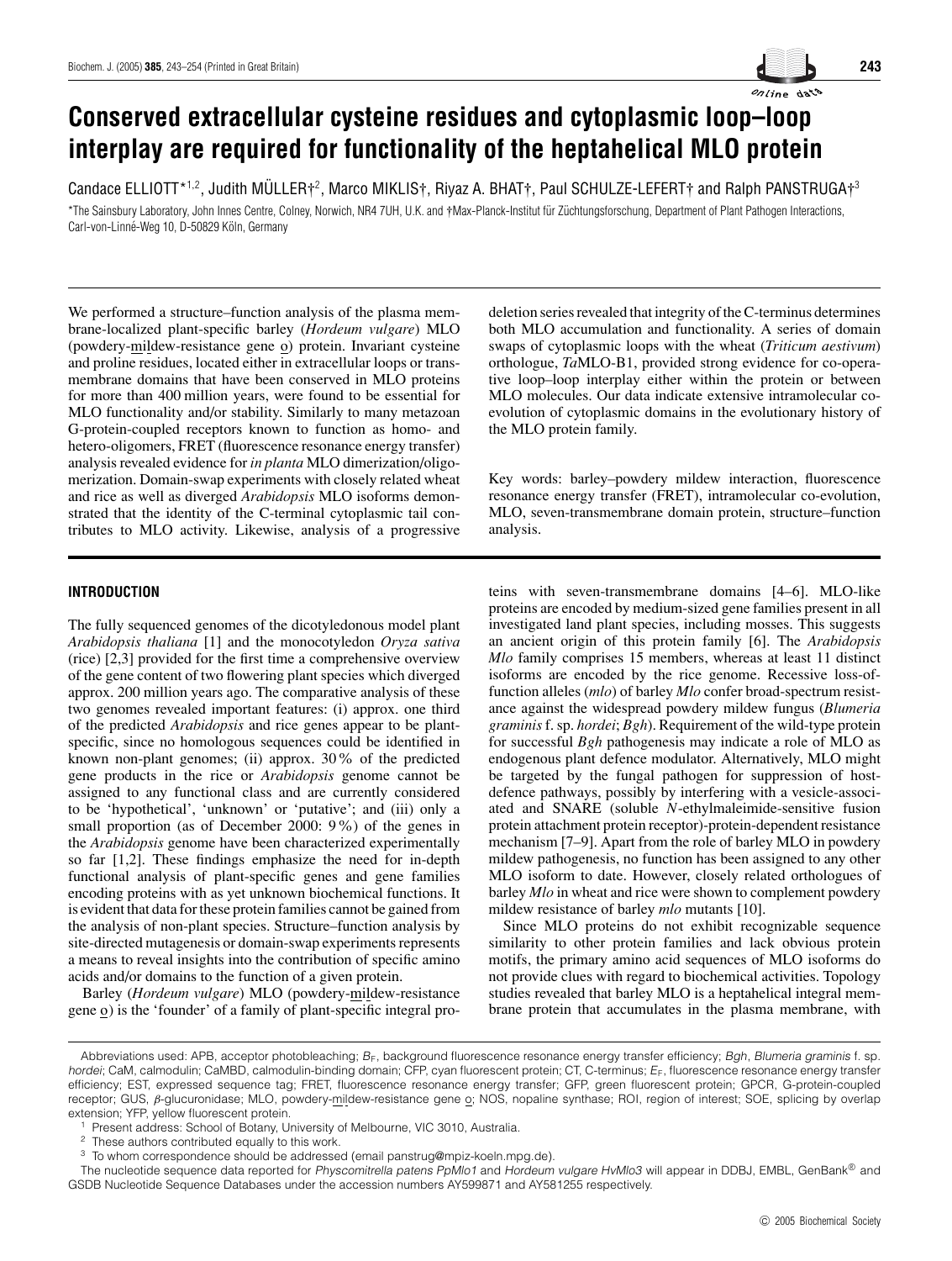the N-terminus positioned extracellularly, while the C-terminus faces the cytoplasm [5]. The proximal part of the cytoplasmic C-terminus of MLO proteins contains a binding site for the cytoplasmic calcium sensor, CaM (calmodulin) [11,12].  $Ca^{2+}$ -dependent binding of CaM to this binding domain (CaMBD) is required for full activity of barley MLO [12]. Although the global topological features, subcellular localization and the sequence diversification within the protein family are reminiscent of metazoan GPCRs (G-protein-coupled receptors), MLO proteins appear to function independently of heterotrimeric G-proteins [12]. Small G-proteins of the ROP (RHO of plants) family were shown to modulate MLO-dependent mildew susceptibility, but it is not known whether this involves a direct protein–protein interaction [13,14].

Particle-bombardment-mediated transient gene expression in single barley leaf epidermal cells and subsequent challenge with *Bgh* spores constitutes a convenient assay to assess quantitatively cell-autonomous MLO activity [15,16]. Recently, we developed a luciferase-reporter-protein-based assay that provides a quantitative estimate for *in planta* accumulation levels of MLO variants (J. Muller, P. Piffanelli, A. Devoto, M. Miklis, C. Elliott, ¨ B. Ortmann, P. Schulze-Lefert and R. Panstruga, unpublished work; for details, see the Materials and methods section). In the present study, we have combined both methods for a comprehensive structure–function analysis involving site-directed mutants of barley MLO and MLO chimaeras. This enabled us to discriminate between functional, non-functional/unstable and non-functional/stable variants. In addition, we used *in planta* FRET (fluorescence resonance energy transfer) analysis to study potential MLO oligomerization. Our data provide evidence for a contribution of the hypervariable extracellular domains and the distal cytoplasmic tail to MLO function. A series of domainswap experiments between barley MLO and a wheat orthologue suggest co-operative interplay and co-evolution of cytoplasmic MLO domains. The results are discussed in the context of potential MLO dimerization/oligomerization.

# **MATERIALS AND METHODS**

## **Full-size MLO sequences used for determining conserved amino acid sequences**

Full-size MLO sequences used for the ClustalW alignment include *A. thaliana At*MLO1–*At*MLO15 (see http:// www.arabidopsis.org/info/genefamily/mlo.html for details); *Physcomitrella patens* (moss) *Pp*MLO1 (GenBank® accession number AY599871); *Zea mays* (maize) *Zm*MLO1–*Zm*MLO4 and *Zm*MLO6–*Zm*MLO8 (GenBank® accession numbers AY029312–AY029315 and AY029317–AY029319); *H. vulgare* (barley) MLO (GenBank® accession number Z83834), *Hv*MLO2 (GenBank® accession number Z95496) and *Hv*MLO3 (GenBank® accession number AY581255); *Triticum aestivum* (wheat) *Ta*MLO-B1 (GenBank® accession number AF361932); and *Oryza sativa* (rice) *Os*MLO1–*Os*MLO11. For rice MLO sequences, mostly rice genomic sequences served as template for conceptual translation. Depending on coverage by genomic contigs, sequences derived from *O. sativa* ssp. *indica* [3] or *japonica* [2] were used: *Os*MLO1 (GenBank® accession number AAAA01004541), *Os*MLO2 (GenBank® accession number AF384030), *Os*MLO3 [TMRI (Torrey Mesa Research Institute) contig CL011892.313], *Os*MLO4 (GenBank® accession number AC073166), *Os*MLO5, (GenBank® accession number AP003431), *Os*MLO6 (TMRI contig CLB6565.21), *Os*MLO7 (TMRI contig CL018067.96), *Os*MLO8 (GenBank® accession number AAAA01001913), *Os*MLO9 (GenBank® accession num-

# **Plant and fungal material**

Barley cultivar BC (backcross Ingrid) *mlo*-5 was cultivated at 22 *◦* C (16 h light/8 h darkness). The barley powdery mildew *Bgh* isolates A6 and K1 were propagated as described in [17].

# **Site-directed mutagenesis of barley Mlo cDNAs**

The *Mlo* cDNA [4] was subcloned into a pBluescript II KS<sup>+</sup> plasmid vector containing the NOS (nopaline synthase) terminator sequence and the resulting plasmid (pMloNOS) was used as a template for the introduction of point mutants or domain-swap variants using the method of SOE (splicing by overlap extension) [18]. Supplementary Table 1 (available at http://www.BiochemJ. org/bj/385/bj3850243add.htm) outlines the cloning strategy for all constructs made by SOE. Sequences of PCR primers used in the present study are listed in Supplementary Table 2 (available at http://www.BiochemJ.org/bj/385/bj3850243add.htm). Plasmids not made by SOE were constructed as follows. MLO E103N/ R105S (Glu<sup>103</sup>  $\rightarrow$  Asn/Arg<sup>105</sup>  $\rightarrow$  Ser) was obtained by substitution of a *Hin*dIII/*Pst*I fragment of pL2A [5] into pMloNOS. CT (C-terminus) swap was obtained by the substitution of a 215 bp *Bsp*M1/*Eco*RI fragment of pMloNOS into pTaMloB-1CT. All *Mlo* variants created were confirmed by sequencing and then subcloned into pUGLUM [a bifunctional plasmid containing both a GFP (green fluorescent protein) reporter plus a *Mlo* variant coding sequence each driven by a separate maize polyubiquitin promoter] [17], before ballistic delivery to barley leaf segments (see below). pUGN, the plasmid containing the *GUS* reporter gene (*uid*A β-glucuronidase gene of *E. coli*) contains a 1.9 kb fragment of the maize polyubiquitin 1 promoter followed by the *Agrobacterium* NOS terminator [19].

# **Single-cell complementation assay**

*Mlo* variants were delivered ballistically to epidermal cells of detached barley leaf segments (resistant *mlo-*5 genotype) as described previously [10,15,17]. Leaf segments were subsequently inoculated with *Bgh* isolates A6 or K1 as described in [10]. When GUS was used as a reporter, leaves were vacuuminfiltrated with GUS-staining solution 48 h after inoculation according to the method of Schweizer et al. [20]. GUS-expressing epidermal cells were characterized for the presence of fungal haustoria (successful penetration) or fungal appressoria (aborted penetration attempt). When GFP was used as a reporter, leaves were observed 96 h after inoculation by UV light incident fluorescence microscopy (excitation filter, 450–490 nm; band pass filter, 515–565 nm). GFP-expressing cells challenged by the fungus were characterized for the presence or absence of colonies. Percent penetration success was calculated as the fraction of GUS- or GFP-expressing cells with a haustorium or colony of the total number of challenged GUS- or GFP-expressing cells. Susceptibility obtained with a wild-type *Mlo* construct was set as 100% relative penetration success in all experiments. Data for each construct are the means  $\pm$  S.D. obtained from at least three independent experiments.

### **Dual-luciferase-based in planta MLO accumulation assays**

Plasmid K93 is a derivative of binary vector pAMPAT-MCS (GenBank® accession number AY436765) and carries two expression cassettes: one consisting of a doubled cauliflower mosaic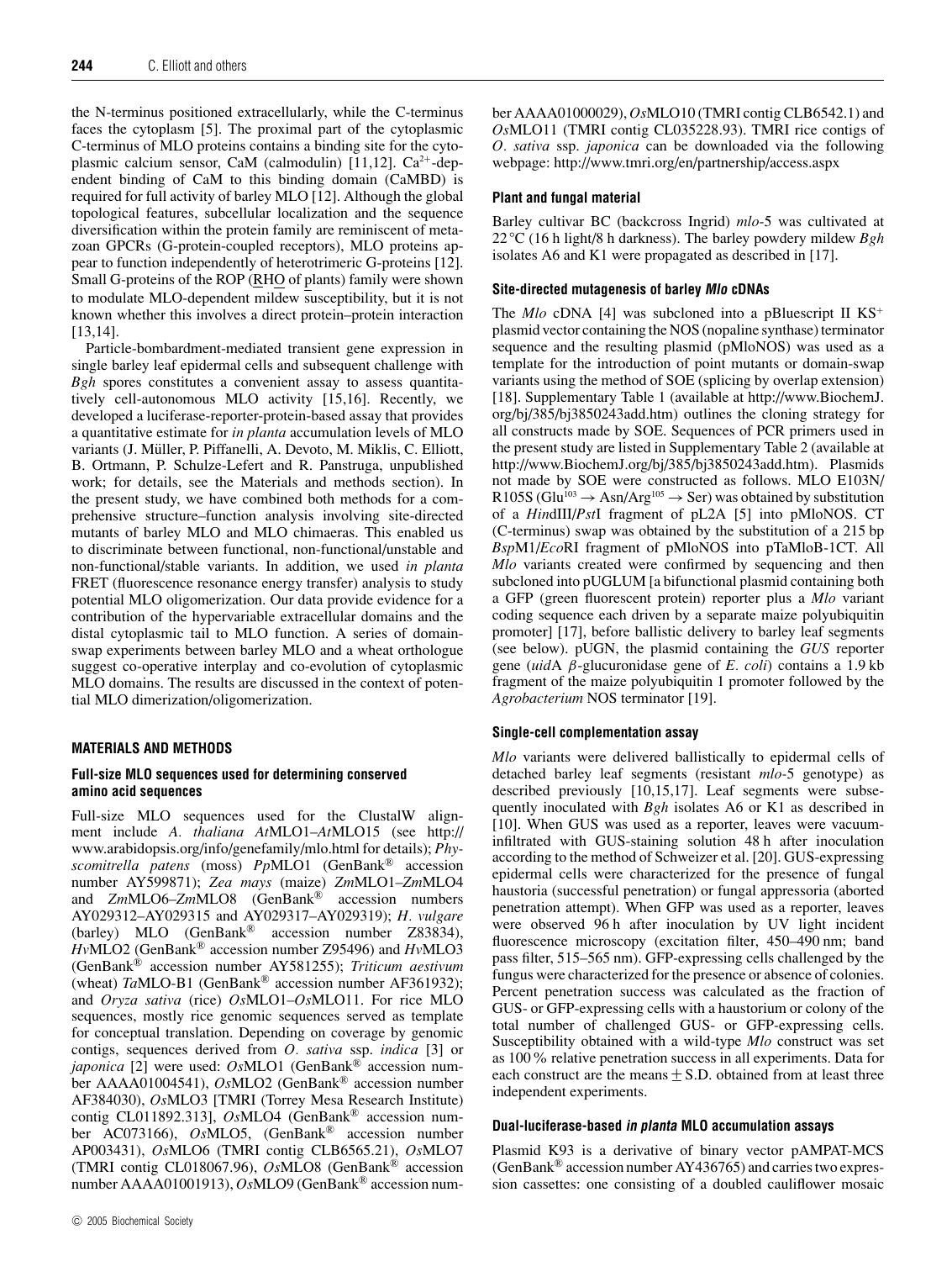virus 35 S promoter, an in-frame fusion of *Mlo* and *Renilla* luciferase cDNAs and a 35 S terminator, the second of a 35 S promoter, firefly luciferase and 35 S terminator. Derivatives of this plasmid expressing various *Mlo* variants or chimaeras as translational fusions with *Renilla* luciferase were generated by placement of suitable restriction fragments or cloning of respective SOE PCR products [18]. *A. thaliana* (ecotype Columbia 0, line At7) cells were propagated as reported by Trezzini et al. [21]. Protoplast preparations and transfections were carried out according to the protocol described by Sprenger-Haussels and Weisshaar [22] with a modified enzyme solution containing 12 units/ml cellulase Onuzoka R-10 (Merck, Darmstadt, Germany) and 1.5 units/ml Mazerozyme R-10 (Serva, Heidelberg, Germany). For dual-luciferase reporter assays (Promega, Madison, WI, U.S.A.), protoplast suspensions were diluted in 240 mM CaCl<sub>2</sub>, harvested by centrifugation  $(15000 g)$ , shockfrozen in liquid nitrogen and extracted in the lysis buffer supplied with the dual-luciferase kit. Measurements were carried out according to the manufacturer's instructions. Data for each construct are the means  $\pm$  S.D. obtained from at least three independent experiments.

#### **FRET analysis**

FRET APB (acceptor photobleaching) experiments were performed essentially as described in [23]. Barley leaf epidermal cells were co-transformed ballistically with plasmid constructs encoding MLO–YFP (yellow fluorescent protein) and MLO– CFP (cyan fluorescent protein) or CaM–CFP. Cells exhibiting co-expression of both fluorescent proteins were bleached in the acceptor YFP channel by scanning an ROI (region of interest) using 40–50 pulses of the 514 nm argon laser line at 100% intensity (total bleach time 5–10 s, depending on the size of the ROI). Before and after APB, CFP intensity images were recorded to calculate changes in donor fluorescence.

FRET efficiency  $(E_F)$  was calculated using the following formula  $E_F = (I_5 - I_4) \times 100/I_5$ , where  $I_5$  is the CFP intensity after YFP photobleaching and  $I_4$  is the intensity just before photobleaching. This formula yields the increase in CFP fluorescence following a YFP bleach normalized by CFP fluorescence after the bleach [24]. In order to monitor potential changes in CFP fluorescence levels before the bleaching process, background FRET efficiency  $(B_F)$  was calculated using the formula  $B_F = (I_4 - I_3) \times 100/I_4$ , where  $I_3$  and  $I_4$  refer to the CFP intensity at time points 3 and 4 preceding the bleaching. In all cases, background FRET was insignificantly low, and thus background subtractions were not performed.

#### **RESULTS**

## **Relevance of invariant extracellular cysteine and transmembrane proline residues for MLO function**

We aligned available deduced full-size MLO protein sequences using the ClustalW algorithm to identify highly conserved amino acid residues in MLO proteins (See Supplement 3 at http://www. BiochemJ.org/bj/385/bj3850243add.htm). This alignment includes a single sequence from the moss *Physcomitrella patens*, all 15 sequences from the dicotyledonous plant species *A. thaliana* (*AtMlo1*–*AtMlo15*) as well as one, three, seven and 11 sequences from the monocotyledonous species wheat (*T. aestivum*), barley (*H. vulgare*), maize (Z. *mays*) and rice (*Oryza sativa*) respectively  $(n = 38$  full-size MLO sequences; for details about sequences, see the Materials and methods section). In the present study, we focused on genomic and likely full-length cDNA sequences

since single-pass ESTs (expressed sequence tags) do not provide the reliability required for the performed analysis. In total, 30 invariant amino acids (representing less than 10% of total MLO amino acids) were identified in this sample (Figure 1A). A further 17 amino acids are highly conserved, although not invariant among MLO family members. At each of these 17 positions, only one conservative amino acid replacement exists within the 38 tested MLO sequences. Of the 30 identified invariant residues, four (all cysteine residues) are located in extracellular loops 1 and 3, 12 in transmembrane domains (helices III, IV, V, VI and VII), whereas the majority (14 amino acids) reside in cytoplasmic regions with an apparent over-representation in the second intracellular loop (Figure 1A).

Evolutionary invariant residues may be indicative of constraints, imposed by protein folding/conformation and/or function. Mutations affecting these residues are thus expected to often impair functionality and/or maturation. The latter frequently leads to altered steady-state protein accumulation. Previous analysis of powdery-mildew-resistant barley *mlo* mutants revealed DNA lesions in *Mlo* that affect in two cases invariant amino acid residues [Phe<sup>240</sup> (*mlo*-12) and Pro<sup>334</sup> (*mlo*-29); see Figure 1A] [4,25]. To examine the contribution of invariant amino acid residues for MLO function in a targeted manner, we performed site-directed mutagenesis of selected invariant residues. These included each of the four cysteine residues  $(Cys<sup>86</sup>, Cys<sup>98</sup>,$ Cys<sup>114</sup> and Cys<sup>367</sup>) in extracellular loops 1 and 3 (Figure 1A), hypothesized to form two pairs of extracellular disulphide bridges, as well as two proline residues ( $Pro^{287}$  and  $Pro^{395}$ ) located in the centre of transmembrane domains V and VII (Figure 1A). Transmembrane helical proline residues are supposed to provide flexible kinks enabling intramolecular conformational changes (see the Discussion). We generated cysteine  $\rightarrow$  alanine mutants for each of the four cysteine residues and proline  $\rightarrow$  glycine mutants for two transmembrane helical proline residues. For the latter, we chose glycine instead of alanine to minimize potential steric perturbations of the  $\alpha$ -helical structure of the respective transmembrane domains.

We assessed the functionality of the mutant MLO variants by transient gene expression in detached powdery-mildew-resistant (*mlo* genotype) barley leaves and subsequent powdery mildew challenge as described previously [10,15] (see also the Materials and methods section). In addition, we determined relative *in planta* accumulation of the mutant forms in comparison with wild-type MLO by dual-luciferase assays in *A. thaliana* protoplasts [12]. In this assay, translational fusions of MLO variants with the reporter protein *Renilla* luciferase are co-expressed with a second reporter protein, firefly luciferase, which serves as internal standard. Luminescence obtained from MLO–*Renilla* luciferase constructs normalized to firefly luciferase activity provides a relative measure for *in planta* accumulation of the respective MLO variant. Results from both the functional test and the protein-accumulation assay were expressed as relative values, with wild-type MLO activity/accumulation set as 100% (Figures 1B–1E).

We noted that all four cysteine  $\rightarrow$  alanine mutants (C86A, C98A, C114A and C367A) lost the ability to complement the *mlo* mutant phenotype, while a control mutant, affecting two variable residues in extracellular loop 1 (E103N/R105S) [5] retained wildtype activity (Figure 1B). When tested for *in planta* accumulation, we found that two cysteine mutants (C98A and C367A) exhibited accumulation close to that of wild-type MLO (84% and 88% respectively), while the remaining two mutant variants (C86A and C114A) showed markedly reduced accumulation (39% and 29% respectively,  $P < 0.05$ ; Figure 1C). In this, and in the following experiments, we included the MLO-1 mutant (W162R) [4], which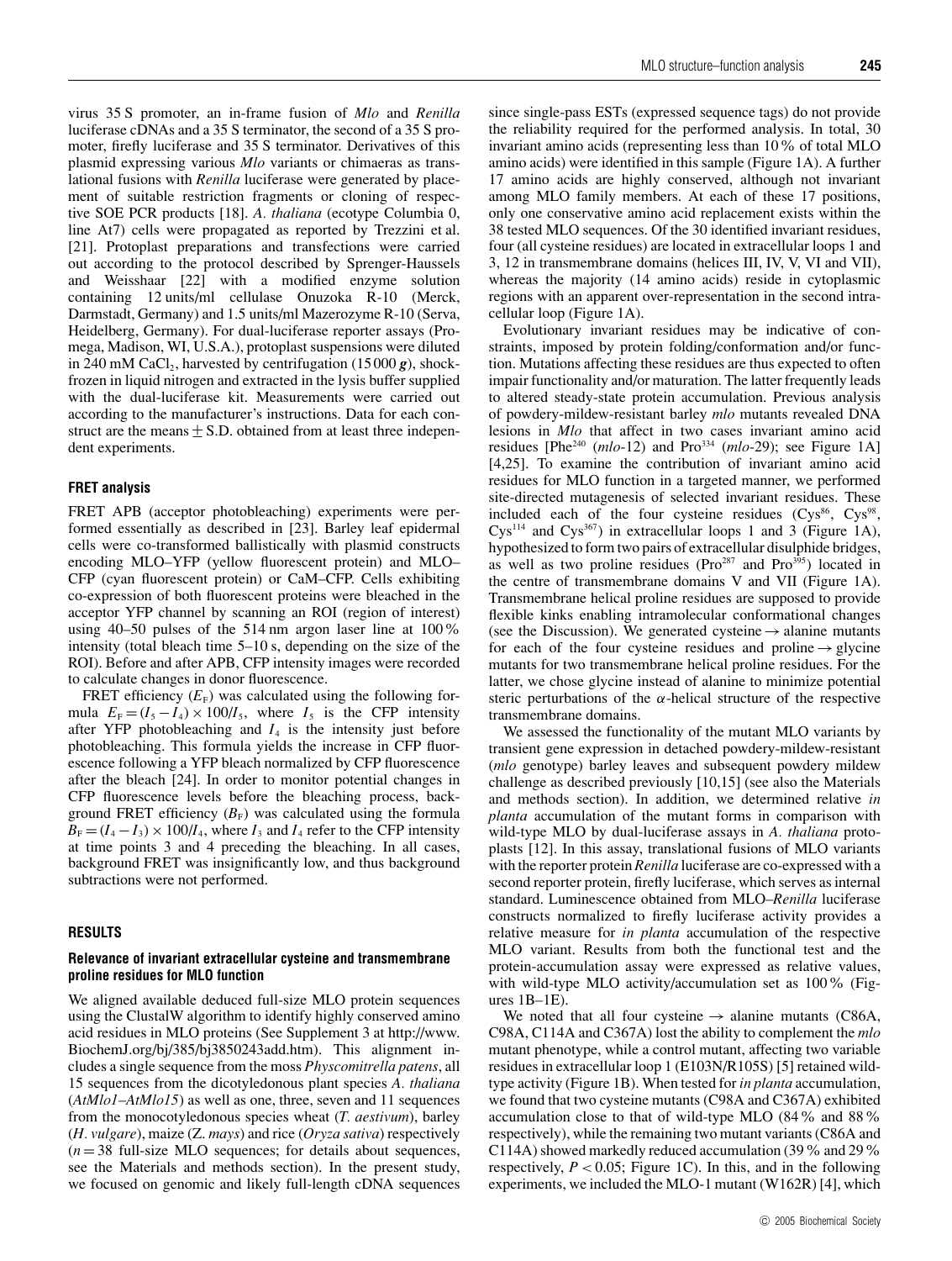

#### **Figure 1 Invariant cysteine and proline residues are essential for MLO function and/or protein accumulation**

(**A**) Schematic representation of MLO depicting strictly conserved residues within the MLO protein family. The light-grey box represents the lipid bilayer, whereas smaller dark-grey boxes symbolize the seven-transmembrane domains. Invariant amino acids of a sample of 38 full-size MLO sequences (see text) are shown as circles labelled using the one-letter amino acid code. Numbering of amino acids corresponds to barley MLO [4]. (B) Functional assay of single-amino-acid-substitution MLO variants. Leaf segments of the powdery-mildew-resistant barley cultivar BC Ingrid mlo-5 were bombarded with the bifunctional plasmid pUGLUM (encoding the GFP reporter plus wild-type MLO) or a mutant version thereof (encoding GFP plus either the double-mutant MLO E104N/R106S or one of the four cysteine → alanine mutants). Leaves were then inoculated with Bgh A6 and GFP-fluorescent cells were inspected for fungal structures as described in the Materials and methods section. (C and E) Assessment of MLO protein accumulation. Relative accumulation of wild-type MLO and mutant versions MLO-1, C86A, C98A, C114A, C367A, P287G and P395G was determined by dual-luciferase assays of transfected Arabidopsis thaliana protoplasts as described in the Materials and methods section. (D) Functional assay of single-amino-acid-substitution MLO variants. Leaf segments of the powdery-mildew-resistant barley cultivar BC Ingrid mlo-5 were co-bombarded with a GUS reporter construct and the bifunctional plasmid pUGLUM (encoding the GFP reporter plus wild-type MLO) or a mutant version thereof (encoding P287G or P395G single-amino-acid-substitution variants). Leaves were then inoculated with *Bgh* K1 and stained for GUS activity and fungal structures as described in the Materials and methods section.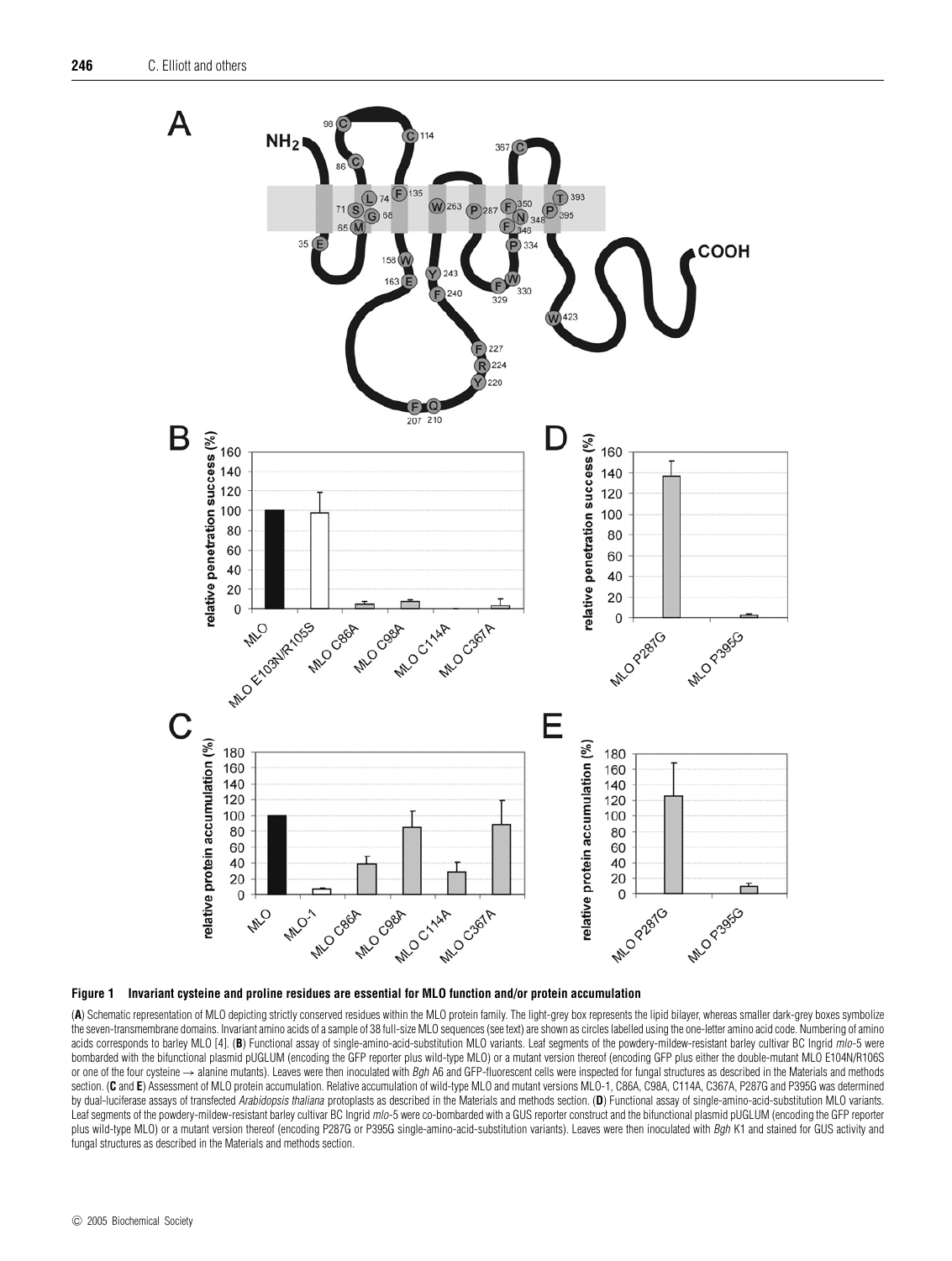

**Figure 2 FRET analysis reveals MLO homo-oligomerization**

(**A**) Quantitative FRET APB analysis. Background FRET (white bars) and FRET efficiencies (black bars) were calculated from barley leaf epidermal cells co-expressing the constructs shown below the graph (B). Results are means  $\pm$  S.D. for 26–80 cells each. (B) Schematic representation of constructs used for FRET analysis. MLO is depicted by its serpentine structure, CaM as an oval, and YFP and CFP fluorophores as light-grey (upper panel) and dark-grey (lower panel) ribbon models respectively. Two dots in the C-terminal tail of MLO symbolize the two amino acid substitutions in the L420R/W423R MLO CaMBD mutant variant.

is a highly unstable MLO variant [12], as a control for severely impaired protein accumulation.

Next, we examined the effect of proline  $\rightarrow$  glycine substitutions in MLO mutant variants P287G and P395G. We found that P395G failed to complement the *mlo* resistant phenotype, while the P287G variant exhibited enhanced (although statistically not significant at 95% confidence) functionality compared with wildtype MLO (Figure 1D). Assessment of *in planta* accumulation revealed that protein levels of the P395G mutant were very low (comparable with the unstable MLO-1 variant; see Figure 1C), while the P287G version accumulated to levels comparable with wild-type MLO (Figure 1E).

#### **FRET analysis reveals evidence for MLO homo-oligomerization**

It is now commonly accepted that many members of the paradigm family of seven-transmembrane domain proteins, the metazoan GPCRs, form homo- and hetero-dimers/oligomers *in vivo* [26–28]. Conserved cysteine residues present in MLO proteins could thus either serve a role in the formation of intramolecular cysteine bridges or, alternatively, may participate in intermolecular bonds resulting in MLO dimers/oligomers. To test potential *in planta* dimerization/oligomerization of barley MLO, we applied FRET technology. We generated plasmids encoding fluorophore-tagged MLO variants by engineering C-terminal translational fusions of either YFP- or CFP-coding sequences to the cytoplasmic C-terminal tail of MLO. C-terminal fluorophore tagging was previously shown not to interfere with MLO function [15]. Upon transient gene expression in barley leaf epidermal cells, we determined FRET efficiencies by the APB method (for details, see the Materials and methods section). We included cytoplasmically expressed YFP and CFP as negative controls and fluorophore-tagged MLO and CaM, reported previously to interact *in vivo* [12], as a positive control in these experiments. In addition, we tested FRET between mutant variants of MLO unable to bind calmodulin (MLO L420R/W423R; [12]) to study whether CaM binding interferes with potential MLO dimerization/oligomerization. We found mean FRET efficiencies of  $12.2 \pm 4.6\%$  (MLO–YFP plus CaM–CFP; positive control; *n* = 80), 6.4 ± 3.3% (MLO–YFP plus MLO–CFP; *n* = 26) and 7.7 ± 3.3% (MLO L420R/W423R–YFP plus MLO L420R/ W423R–CFP;  $n = 40$ ) respectively (Figures 2A and 2B). The latter two values are significantly different (Student's *t* test;  $P < 10^{-7}$ ) from FRET between soluble cytoplasmic YFP and CFP  $(2.3 \pm 2.7\%)$ ; negative control;  $n = 80$ ), thus indicating a basal level of MLO homodimerization/oligomerization for both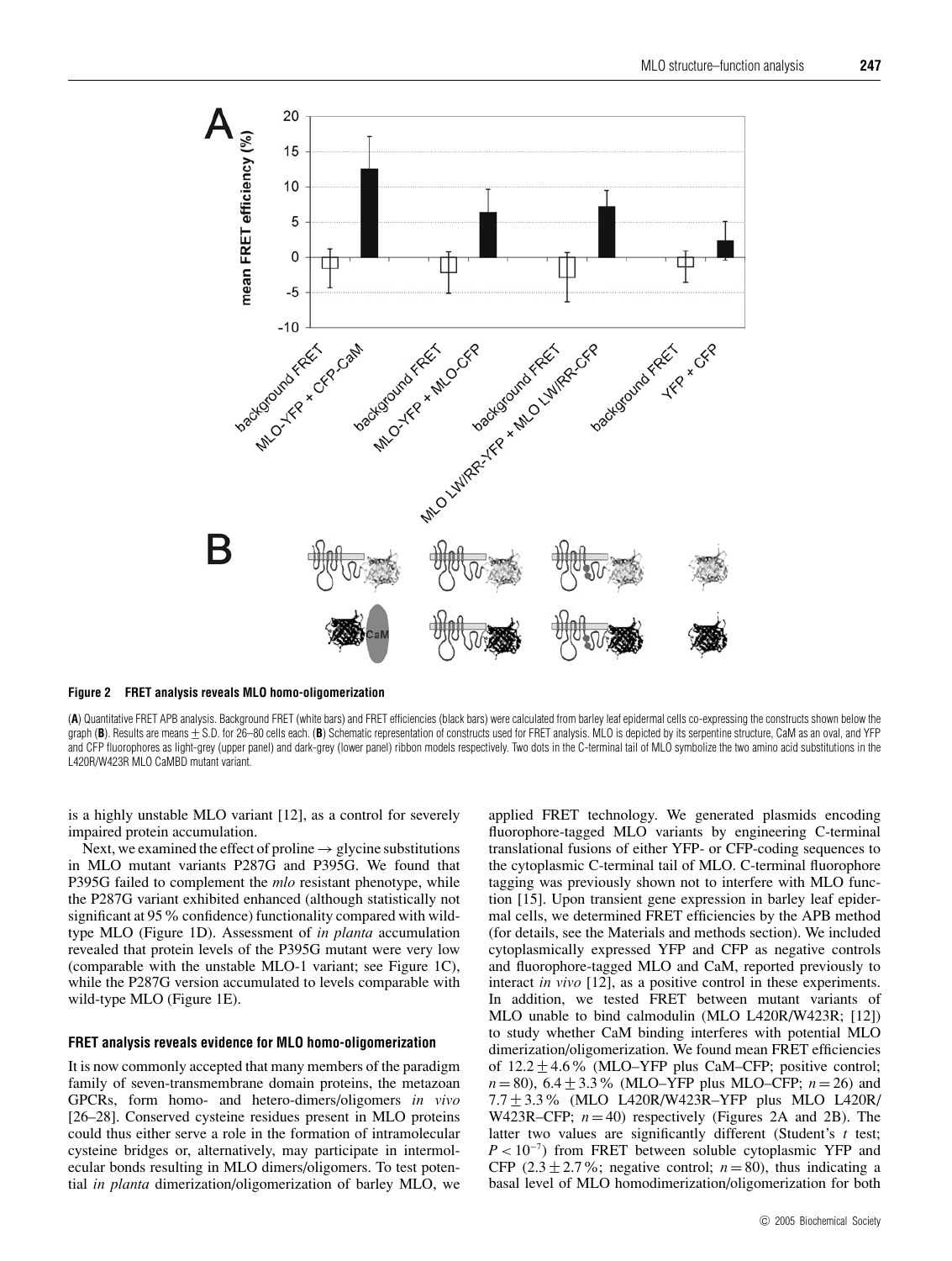wild-type MLO and the CaMBD mutant L420R/W423R. No significant difference was detected between wild-type MLO and the L420R/W423R CaMBD variant  $(P > 0.2)$ , suggesting that CaM binding contributes neither positively nor negatively to MLO dimerization/oligomerization.

## **The identity and integrity of the C-terminus is critical for MLO function and accumulation**

The C-terminal cytoplasmic tail of MLO proteins is highly variable both in length and amino acid sequence [6]. Extreme examples comprise *At*MLO9 (31 amino acids) and *Os*MLO6 (172 amino acids). The proximal part of the C-terminus harbours the conserved CaMBD of MLO proteins (approximately amino acid residues 10–35; Figure 3A) [11,12]. The functional contribution of the hypervariable distal part, however, has remained unclear to date. We performed MLO domain-swap experiments, and generated a series of incremental truncations of the C-terminus to assess the functional role of this region.

We replaced the *Mlo* C-terminus with either the corresponding coding sequence of two wheat *Mlo* orthologues (*TaMlo-A1* or *TaMlo-B1* respectively), the C-terminus of the closely related rice *OsMlo1* gene, or the similarly sized, but sequence diversified, *Arabidopsis AtMlo11* C-terminus (Figures 3A and 3F). The corresponding identities at the amino acid level with barley MLO are 94%(*Ta*MLO-A1), 92%(*Ta*MLO-B1), 51%(*Os*MLO1) and 13% (*At*MLO11; 42% similarity). We tested the functionality of the respective chimaeras by transient expression in detached barley leaves (*mlo* genotype). While the variants carrying C-termini of monocotyledonous MLO proteins *Ta*MLO-A1, *Ta*MLO-B1 or *Os*MLO1 partially complemented *mlo* resistance (43%, 33% and 60% respectively), the activity of the derivative containing the *At*MLO11 C-terminus was drastically reduced (10%; Figure 3B). When tested for *in planta* protein accumulation, each of the hybrids bearing the monocotyledonous C-termini accumulated to levels close to wild-type MLO, whereas accumulation of the derivative with the *At*MLO11 C-terminus was almost halved (56%; Figure 3C).

Since the C-termini of barley MLO and wheat *Ta*MLO-B1 are 92% identical at the amino acid level (Figure 3A), we aimed to identify determinants that confer the observed 67% activity reduction on chimaera *Ta*MLO-B1 CT (Figure 3B). We successively replaced the wheat sequence in *Ta*MLO-B1 CT with the corresponding barley MLO sequence. We first replaced the distal half of the C-terminus in *Ta*MLO-B1 CT with barley MLO by generating the construct 'CT swap' (Figure 3F). This chimaera differed by only two amino acids from barley MLO, yet exhibited less than 50% of wild-type MLO activity (Figure 3D), suggesting that the two respective amino acids ( $\text{Ser}^{417}$  and  $\text{Ser}^{453}$ ) are critical activity determinants in barley MLO.

Next, we individually substituted alanine residues for these serine residues in the CT swap construct, resulting in constructs CT swap A417S and CT swap A453S respectively (Figure 3F). Surprisingly, neither of these substitutions rescued MLO wild-type activity, indicating that either serine  $\rightarrow$  alanine replacement is sufficient to halve MLO activity. Relative accumulation of variants CT swap, CT swap A417S and CT swap A453S was unaltered compared with wild-type MLO, indicating that protein instability does not account for the reduced complementation efficiency (Figure 3E).

To test whether the length of the C-terminal tail contributes to MLO activity, we generated a series of successive truncations, resulting in constructs RDM ( $\Delta$ 40), VHL ( $\Delta$ 67), SPM ( $\Delta$ 77), QMI ( $\Delta$ 89), KVR ( $\Delta$ 99), NWR ( $\Delta$ 109) and DEQ ( $\Delta$ 118) lacking 40, 67, 77, 89, 99, 109 and 118 amino acids of the C-terminus respectively (Figure 4A). Complementation analysis by transient gene expression revealed that a truncation of the C-terminus by the distal 40 amino acids [construct RDM  $(∆40)$ ] resulted in a significant reduction in MLO functionality by approx. 40% (Figure 4B). This activity decrease was not due to diminished protein accumulation of the truncated derivative (Figure 4C). Constructs encoding MLO derivatives with increasingly shortened C-termini exhibited both progressively decreased activity and protein accumulation [VHL ( $\Delta$ 67), SPM ( $\Delta$ 77) and QMI ( $\Delta$ 89); Figures 4B and 4C]. Truncations of 99 amino acids or more in KVR ( $\Delta$ 99), NWR ( $\Delta$ 109) or DEQ ( $\Delta$ 118) resulted in complete loss of function (Figure 4B). Of these, the inactive variant KVR  $(\Delta 99)$  accumulated to a level comparable with variants VHL  $(\Delta 67)$  and SPM  $(\Delta 77)$  (Figure 4C). Since the latter two derivatives retained significant activity, complete loss of function of KVR  $(\Delta 99)$  is most likely due to missing essential amino acids residing distally of Arg<sup>434</sup> (Figure 4A). Taken together, our data indicate that the length of the cytoplasmic C-terminal tail, as well as individual residues therein, are critical for MLO function and accumulation.

### **Cytoplasmic domain–domain interplay is required for MLO function**

We demonstrated previously that wheat *TaMlo-B1* is a functional orthologue of barley *Mlo*. Full-size *TaMlo-B1* is capable of complementing a barley *mlo* mutant, although with slightly reduced efficiency (77% relative to barley *Mlo*) [10]. This seemed paradoxical in the context of our finding that replacement of the barley MLO C-terminus with the 92% sequence-identical C-terminus of *Ta*MLO-B1 led to an approx. 65% reduction in MLO activity (see above, and Figures 3A and 3B). These data could be explained by assuming intra- or inter-molecular interactions between cytoplasmic domains of the heptahelical MLO protein that are critical for functionality.

To address this further, we generated a series of domain-swap constructs representing all possible permutations of different cytoplasmic MLO and *Ta*MLO-B1 loops, as well as the C-termini. Since cytoplasmic loop 3 is identical between MLO and *Ta*MLO-B1 (Figure 5A), the number of tested combinations was reduced to nine (Figure 5D). We examined the resulting constructs (MLO, *Ta*MLO-B1, MLO IC1, MLO IC2, MLO CT, MLO IC1 + IC2, MLO IC1 + CT, MLO IC2 + CT and MLO IC1 + IC2 + CT) for functionality as described above. Note that in each of these derivatives, extracellular domains and transmembrane helices are represented by barley MLO sequences. We confirmed reduced activity of the MLO CT variant in this independent set of experiments (Figure 5B; compare with construct *Ta*MLO-B1 CT in Figure 3B) and found even greater impairment of functionality upon expression of MLO IC2 and MLO IC2  $+$  CT constructs. Interestingly, the activity of the MLO IC1 variant was slightly elevated compared with wild-type MLO (super-susceptibility; Figure 5B). Remarkably, adding wheat IC1 to either MLO IC2 or MLO CT rescued their impaired activity and generated slightly hyperactive proteins. Similarly, adding wheat IC1 to variant MLO  $IC2 + CT$  rescued the impaired activity to above *Ta*MLO-B1 wild-type levels. This suggests that the presence of wheat IC1 (hyper-)compensates for the penalty generated by introduction of either wheat IC2, CT, or a combination of both in barley MLO (Figure 5B). Although some variation was seen in the relative protein accumulation of these derivatives (Figure 5B), these differences cannot explain the observed activity rescue phenomenon (compare Figures 5B and 5C). Thus we conclude that the activity rescue is mediated by intra- and/or inter-molecular MLO domain interplay.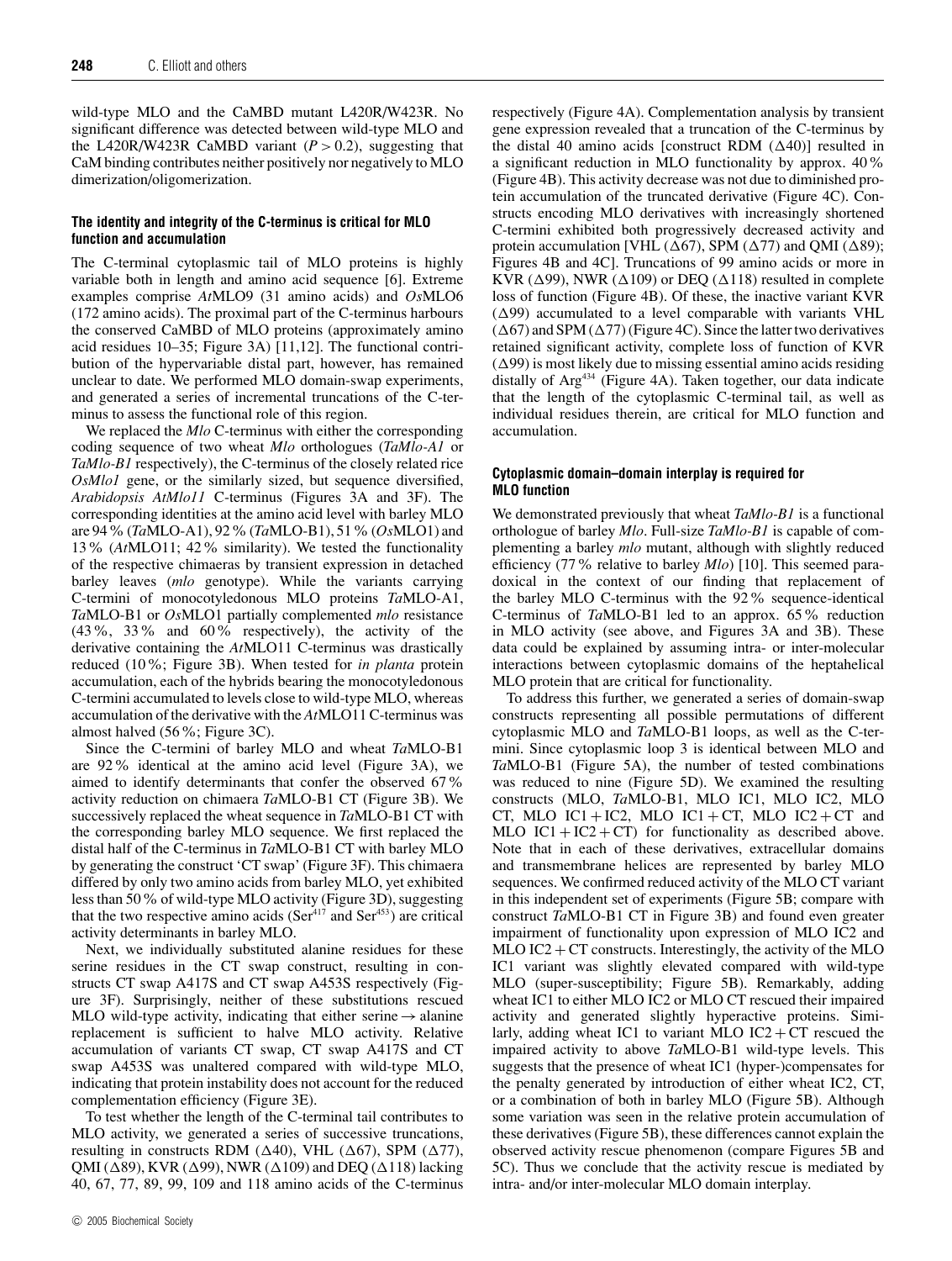



(**A**) Amino acid sequence alignment of the C-termini of barley (MLO), wheat (TaMLO-A1 and TaMLO-B1), rice (OsMLO1) and Arabidopsis (AtMLO11) MLO isoforms. The previously characterized CaMBD is indicated by a bar above the sequence. Two MLO serine residues  $(Ser<sup>457</sup>$  and Ser<sup>453</sup>) identified to be crucial for full MLO function (see Figure 2D) are highlighted by an asterisk above the sequence. (**B**) Functional assay of MLO variants. Leaf segments of the powdery-mildew-resistant barley cultivar BC Ingrid mlo-5 were bombarded with the bifunctional plasmid pUGLUM (encoding the GFP reporter plus wild-type MLO) or a mutant version thereof (encoding GFP plus TaMLO-A1 CT, TaMLOB1 CT, OsMLO1 CT or AtMLO11 CT). Leaves were then inoculated with Bgh A6 and GFP-fluorescent cells were inspected for fungal structures as described in the Materials and methods section. (**C** and **E**) Assessment of MLO protein accumulation. Relative accumulation of wild-type MLO, mutant version MLO-1, as well as chimaeras TaMLO-A1 CT, TaMLO-B1 CT, OsMLO1 CT, AtMLO11 CT, CT swap, CT swap A417S and CT swap A453S was determined by dual-luciferase assays of transfected A. thaliana protoplasts as described in the Materials and methods section. Note that the values obtained for MLO and MLO-1 result from a common experiment with the constructs shown in Figure 4(C). (D) Functional assay of single-amino-acid-substitution MLO variants. Leaf segments of the powdery-mildew-resistant barley cultivar BC Ingrid mlo-5 were co-bombarded with a GUS reporter construct and the bifunctional plasmid pUGLUM (encoding the GFP reporter plus wild-type MLO) or mutant versions thereof (encoding variants CT swap, CT swap A417S or CT swap A453S). Leaves were then inoculated with Bgh K1 and were stained for GUS activity and fungal structures as described in the Materials and methods section. (F) Schematic representation of the domain-swap constructs TaMLO-A1 CT, TaMLOB1 CT, OsMLO1 CT, AtMLO11 CT, CT swap, CT swap A417S and CT swap A453S. Black bends illustrate barley MLO portions, whereas light-grey bends depict the respective heterologous fraction. Black dots symbolize single-amino-acid-replacements A417S or A453S.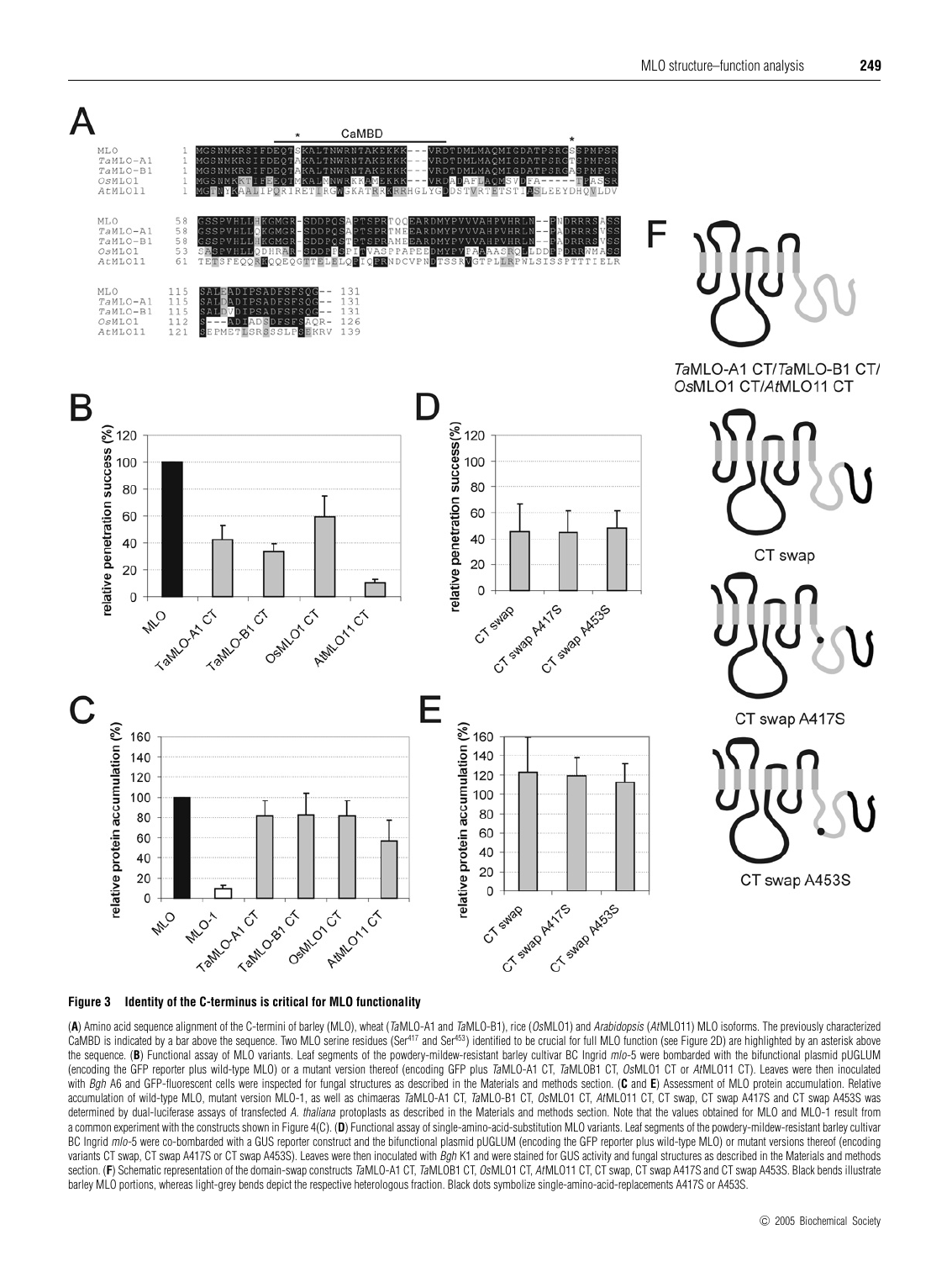

**Figure 4 Integrity of the C-terminus is critical for MLO functionality**

(**A**) Schematic representation of the MLO C-terminus and indication of the derived C-terminal truncation variants. The light-grey box symbolizes the lipid bilayer. Individual amino acids are shown as circles labelled using the one-letter amino acid code. The last amino acid of the respective indicated constructs carrying C-terminal truncations is highlighted in dark grey. (**B**) Functional assay of MLO variants. Leaf segments of the powdery-mildew-resistant barley cultivar BC Ingrid mlo-5 were bombarded with the bifunctional plasmid pUGLUM (encoding the GFP reporter plus wild-type MLO) or a mutant version thereof [encoding GFP plus either RDM ( $\Delta$ 40), VHL ( $\Delta$ 67), SPM ( $\Delta$ 77), QMI ( $\Delta$ 89), KVR ( $\Delta$ 99), NWR ( $\Delta$ 109) or DEQ ( $\Delta$ 118)]. Leaves were then inoculated with Bgh A6 and GFP-fluorescent cells were inspected for fungal structures as described in the Materials and methods section. (**C**) Assessment of MLO protein accumulation. Relative accumulation of wild-type MLO, mutant version MLO-1, as well as variants RDM ( $\Delta$ 40), VHL ( $\Delta$ 67), SPM ( $\Delta$ 77), QMI ( $\Delta$ 89), KVR ( $\Delta$ 99), NWR ( $\Delta$ 109) and DEQ ( $\Delta$ 118) carrying increasing C-terminal truncations was determined by dual-luciferase assays of transfected A. thaliana protoplasts as described in the Materials and methods section.

#### **DISCUSSION**

#### **Conservation of MLO proteins**

Among MLO family members that belong to such distinct phyla as monocotyledons (barley, wheat, rice and maize), dicotyledons (*A. thaliana*) and mosses (*Physcomitrella patens*), we detected 30 invariant amino acids, representing less than 10% of the total protein. Unless these residues evolved by convergent evolution of the respective genes, the common ancestor of vascular plants (tracheophytes) and mosses (bryophytes) must have possessed *Mlo* gene(s)-encoding protein(s) bearing these invariant residues. Thus the 30 invariant residues within the MLO protein family were conserved during 400–450 million years of plant evolution. In a similar analysis of animal family 1 GPCRs, it was found that the extent of conservation varied greatly among individual subgroups: while the ADP-receptor-like GPR34 maintained only 17% of the amino acid residues during 450 million years of evolution, the retinal receptor rhodopsin preserved 43% of its residues over the same period [29]. This is thought to reflect a more stringent network of intramolecular constraints for the unique function of rhodopsin. Thus invariant amino acids must be interpreted in the context of a functional diversification of family members. Lacking knowledge about a potential functional specialization of MLO isoforms prohibits at present a more differentiated analysis of conserved residues.

#### **Mutational analysis unravels a functional and/or structural role of invariant cysteine residues**

In metazoan GPCRs, conserved extracellular cysteine residues in extracellular loops 1 and 2 have been shown to form disulphide bridges that are important for correct receptor folding and, as a consequence, for the establishment of high-affinity ligand-binding sites [30–35]. In addition, extracellular cysteine residues may serve a role in receptor oligomerization [32,36,37]. Likewise, the four invariant extracellular cysteine residues in MLO might either provide the structural basis for the formation of two intramolecular disulphide bonds bridging extracellular loops 1 and 3 (Figure 1A) [6] or contribute to MLO oligomerization (see below) by intermolecular disulphide links. In any case, the complete loss of function of the cysteine  $\rightarrow$  alanine mutants is likely to reflect a specific role of the cysteine residues, since a double mutation of nearby glutamic acid  $(Glu<sup>103</sup>)$  and arginine (Arg105) residues in the first extracellular loop had no effect on MLO activity (Figure 2B).

It is noteworthy that the respective mutant variants accumulated *in planta* either comparably with wild-type MLO (C98A and C367A) or at moderately reduced levels (C86A and C114A). Because the majority of tested single-amino-acid replacements in MLO that lead to loss of protein function result in efficient removal by an ERAD (endoplasmic-reticulum-associated protein degradation)-like quality control mechanism [e.g. the W162R replacement in MLO-1 (J. Muller, P. Piffanelli, A. Devoto, M. ¨ Miklis, C. Elliott, B. Ortmann, P. Schulze-Lefert and R. Panstruga, unpublished work)], it seems unlikely that globally misfolded MLO proteins will pass such a rigid checkpoint. Therefore it is possible that the cysteine  $\rightarrow$  alanine mutations either disrupt binding of a presumed agonist or impair subtle intra- or intermolecular interactions that are essential for MLO activity. Consistent with this, cysteine substitution mutants of the human mu opioid receptor were impaired in ligand binding, but were still targeted to the plasma membrane at reduced levels compared with that of wild-type [38].

### **Do conserved proline residues in MLO transmembrane domains function as molecular hinges?**

Proline residues in transmembrane  $\alpha$ -helices of integral membrane proteins have been suspected for a long time of playing a key role in helix packing and signal transduction by inducing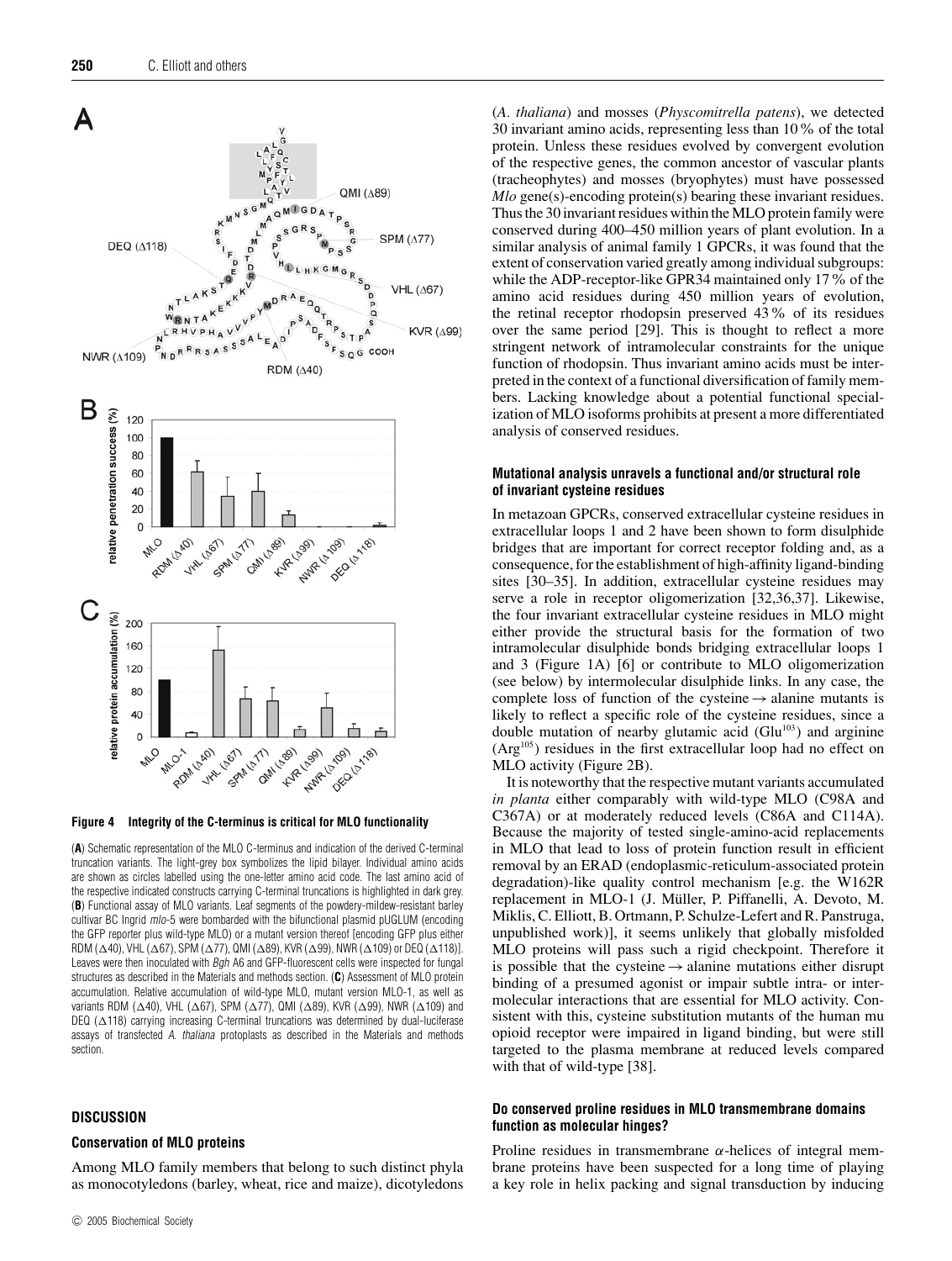

**Figure 5 Domain-swap analysis with intracellular domains of barley MLO and TaMLO-B**

(**A**) Amino acid sequence alignment of the first to third intracellular loop (IC1–IC3), as well as the CT of MLO and TaMLO-B1. (**B**) Functional assay of single-amino-acid-substitution MLO variants. Leaf segments of the powdery-mildew-resistant barley cultivar BC Ingrid mlo-5 were co-bombarded with a GUS reporter construct and the bifunctional plasmid pUGLUM (encoding the GFP reporter plus wild-type MLO) or mutant versions thereof (encoding variants CT swap, CT swap A417S or CT swap A453S). Leaves were then inoculated with Bgh K1, and were stained for GUS activity and fungal structures as described in the Materials and methods section. (**C**) Assessment of MLO protein accumulation. Relative accumulation of wild-type MLO and mutant version MLO-1, as well as variants TaMLO-B1, MLO IC1, MLO IC2, MLO CT, MLO IC1 + IC2, MLO IC1 + CT, MLO IC2 + CT and MLO IC1 + IC2 + CT was determined by dual-luciferase assays of transfected A. thaliana protoplasts as described in the Materials and methods section. Note that the values obtained for MLO and MLO-1 result from a common experiment with the constructs shown in Figures 2(C) and 2(E). (**D**) Schematic representation of the domain-swap constructs MLO IC1, MLO IC2, MLO CT, MLO IC1 + IC2, MLO IC1 + CT, MLO IC2 + CT and MLO IC1 + IC2 + CT. Black bends illustrate MLO portions, whereas light-grey bends depict the respective TaMLO-B1 fraction.

regions of helix distortion and/or dynamic flexibility [39–42]. In this manner, helix kinks in transmembrane domains may act as hinges, swivels and/or switches, as suggested for ion channels and (G-protein coupled) receptors [40,43]. In the case of GPCRs, it is assumed that agonist binding induces a conformational change that is transduced across the membrane via conserved proline

residues in transmembrane domains VI and VII, subsequently resulting in heterotrimeric G-protein activation at the cytoplasmic face of the lipid bilayer [40]. Recently, it has also been suggested that proline residues in transmembrane domains may be involved in helix–helix interactions of polytopic membrane proteins ('helix packing') [44]. Site-directed mutagenesis of invariant Pro<sup>287</sup> and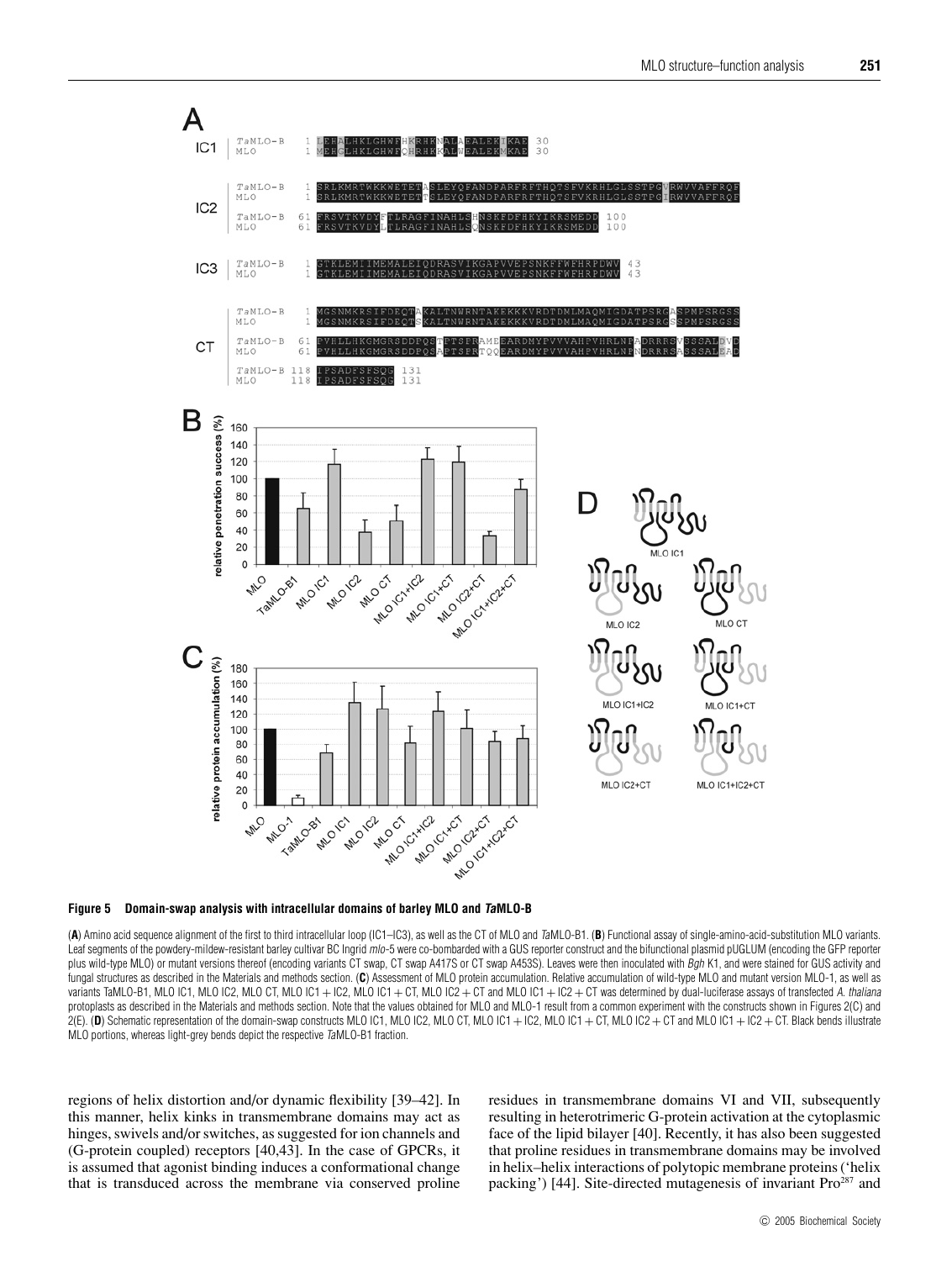Pro<sup>395</sup> residues in MLO had opposite effects on MLO function: mutant P287G was slightly hyperactive, whereas variant P395G was fully inactive (Figure 1D). Since the latter variant also exhibited drastically reduced steady-state protein accumulation (Figure 1E), we cannot yet distinguish whether the absence of MLO activity is attributable to a loss of function, severely impaired MLO levels, or a combination of both. Although the enhanced MLO activity of the P287G variant proved statistically not significant ( $P > 0.05$ ; Student's *t* test), all three replicate experiments provided evidence for hyperactivity, suggesting that P287G may represent a weak gain-of-function mutation. If so, this could reflect reduced transmembrane domain flexibility, possibly arresting cytoplasmic regions of MLO in a particular conformation.

Proline residues in proline-kinked transmembrane domains of GPCRs are frequently associated with accompanying serine or threonine residues. The presence of serine or threonine at position  $-1$ ,  $-2$  or  $+2$  relative to proline is thought to increase the bending angle of the helix compared with a standard prolinekink, possibly by an additional hydrogen bond formed between the side chain of serine/threonine and the backbone carbonyl oxygen of proline [45]. In the MLO family, a threonine at position −2 relative to the invariant proline in transmembrane helix VII is also strictly conserved (Figure 1A), and its association with the invariant proline may be required to establish a functionally relevant structural conformation.

#### **FRET analysis reveals potential MLO homo-oligomerization**

Quantitative FRET analysis by APB revealed for the first time evidence for MLO homodimerization/oligomerization. Calculated FRET efficiencies for the MLO–YFP/MLO–CFP couple  $(6.4 + 3\%)$  were significantly above the cytoplasmic YFP/CFP pair (2.3  $\pm$  2.7%), but significantly below the MLO–YFP/CaM– CFP positive control (12.2%; Figures 2A and 2B). Previously reported FRET efficiencies determined for GPCR oligomerization range from 11.5 to 18% [46–48]. It is unlikely that the moderate MLO–MLO FRET efficiency simply reflects reduced mobility of fluorophore-tagged proteins within a two-dimensional membrane compartment, since only little energy transfer was observed between two unrelated fluorophore-tagged GPCRs  $(2.9 \pm 1.9\%;$ [48]), or a glucose transporter and a GPCR [46]. Instead, the modest MLO–YFP/MLO–CFP FRET efficiency may indicate that resonance energy transfer between donor and acceptor fluorophores is suboptimal, e.g. due to steric constraints or fluorophore spacing (FRET efficiency is inversely proportional to the sixth power of fluorophore distance). Alternatively, MLO dimerization/ oligomerization may be very transient or might only occur within an MLO subpopulation. For metazoan GPCRs, oligomerization has been suggested to contribute to receptor maturation, intracellular trafficking, signal transduction, GPCR internalization or the expansion of receptor diversity [26–28]. It has been proposed that disulphide bridges, the C- or N-terminus, or transmembrane domains mediate GPCR dimerization [26,27,47–49]. While our experimental data rule out a contribution of CaM as a molecule linking two MLO proteins, it remains to be investigated by future experiments which MLO peptide domains may contribute to dimerization. It is likely that MLO only forms homo-oligomers or that at least only homo-oligomers functionally contribute to barley *Bgh* susceptibility, since mutational approaches revealed MLO as the sole barley powdery mildew 'susceptibility' locus. If MLO would also form functional hetero-oligomeric complexes with further barley MLO isoforms, then previous mutational analysis should have revealed the respective genes.

## **Both identity and integrity of the C-terminus are critical for MLO functionality**

Replacement of the C-terminus with corresponding sequences encoded by highly similar monocotyledon *Mlo* genes (*Ta*MLO-A1, *Ta*MLO-B1 or *Os*MLO1) halved barley MLO activity, whereas substitution with the sequence-diversified dicotyledon *At*MLO11 C-terminus resulted in a nearly inactive chimaera (Figure 3B). In a distinct set of experiments involving C-terminal truncations of MLO, constructs showing similar protein accumulation levels as  $AtMLO11$  CT [e.g. VHL  $(\Delta 67)$  and SPM  $(\Delta 77)$ ] were found to retain significant residual activity (Figures 4B and 4C). This provides clear evidence for a contribution of the C-terminus to MLO activity. It is counterintuitive that the *Os*MLO-1 C-terminus, exhibiting only 51% amino acid identity with barley MLO, was at least as active as the two chimaeras carrying the highly sequence-related wheat orthologue C-termini (94% and 92% identity with MLO; Figures 3A and 3B). This suggests that a three-dimensional conformation of the C-terminus and/or interactions with other intracellular domains rather than the amino acid identity itself determines MLO activity levels.

This interpretation may contradict the finding that replacement of either Ser<sup>417</sup> or Ser<sup>453</sup> in the C-terminal tail halved MLO activity (without recognizable alterations of protein accumulation; Figures 3D and 3E). In contrast with the strictly conserved cysteine and proline residues described above, the two serine residues occupy positions that are variable throughout the MLO protein family [5,6] (see Supplement 3 at http://www.BiochemJ. org/bj/385/bj3850243add.htm). Serine residues are potential targets for phosphorylation by specific serine/threonine protein kinases and have been shown to be important for receptor internalization [50,51]. Recently, a MS-based search for phosphorylated plasma-membrane-resident *Arabidopsis* proteins revealed phosphorylation of the C-termini of two distinct MLO isoforms [52,53]. Thus it is possible that isoform-specific phosphorylation patterns modulate MLO activity. The extent of MLO activity reduction in the mutants is reminiscent of activity impairment in MLO CaMBD mutants that carry amino acid substitutions of residues critical for CaM binding (e.g. L420R or W423R) [12]. Since Ser<sup>417</sup> and Ser<sup>453</sup> are either located within  $(Ser<sup>417</sup>)$  or adjacent to the CaMBD (Ser<sup>453</sup>; Figure 3A), a direct or indirect interplay between phosphorylation and *in planta* CaM binding appears plausible.

The series of C-terminal deletion constructs revealed the importance of the full-length cytosolic C-terminus for MLO function (Figure 4B). This finding was unexpected, since the C-termini of MLO proteins are highly divergent both in length and sequence [6]. The distal C-terminal portion of some GPCRs has been shown to be dispensable for G-protein signalling [50,54]. More recently, however, the C-terminus of some GPCRs was shown to provide an interaction interface for a plethora of proteins that are either responsible for GPCR trafficking, modulating their clustering with various effectors, or regulating GPCR functions in an allosteric manner [55]. For this reason, it is conceivable that MLO C-termini may anchor, along with CaM, other interacting proteins by as yet unknown interaction interfaces.

#### **Functional interplay and co-evolution of cytoplasmic domains**

Functional analysis of chimaeras carrying all possible permutations of cytoplasmic domains derived from barley MLO and the wheat orthologue *Ta*MLO-B1 provided strong evidence for cytoplasmic domain interactions (Figure 5B). If this were true, one would predict that co-evolution occurred between the intracellular regions to maintain the interplay over time.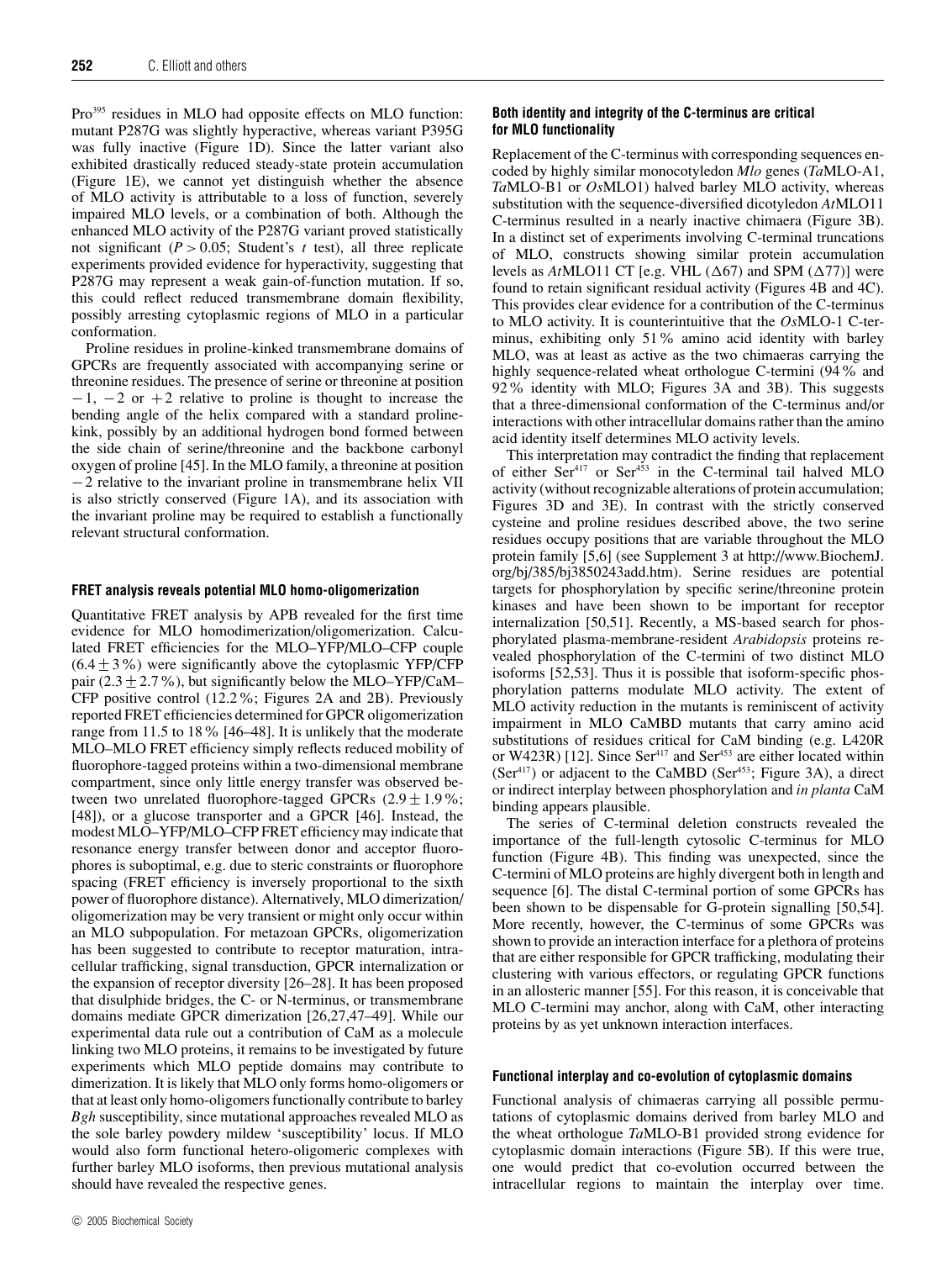Consequently, any deleterious changes of amino acids in one domain must either be selected against, or counteracted by a complementary change in an interacting domain [56,57]. Previous computational analysis of the MLO protein family revealed indirect evidence for intramolecular co-evolution of cytoplasmic MLO domains [6]. Interdomain correlation analysis detected a particular likelihood for co-evolution of IC2, IC3 and the C-terminus [6]. Our experimental data obtained in the present study are fully consistent with the computational analysis. It has been shown for mammalian GPCRs that IC2, IC3 and often the proximal part of the C-terminus are collectively involved in G-protein coupling [58–60]. Likewise, it is possible that cytoplasmic domains of one or several MLO molecules (within an oligomeric complex) provide a co-operative interface for protein– protein communication with as yet unknown downstream signalling components.

We thank Professor Ralf Reski (University of Freiburg, Germany), and Markus Frank and colleagues at BASF (Ludwigshafen, Germany) for providing the full-length Physcomitrella Mlo cDNA sequence as well as Patrick Schweizer (IPK Gatersleben, Germany) for making available barley EST clone HO15N10S (GenBank® accession number CD057673). We acknowledge excellent technical assistance in molecular cloning and particle bombardment by Anja Reinstädler and Brigitte Koop. We are grateful to Jochen Kleemann for helping in the microscopic analysis of ballistically transformed barley leaf specimens.

## **REFERENCES**

- 1 The Arabidopsis Genome Initiative (2000) Analysis of the genome sequence of the flowering plant Arabidopsis thaliana. Nature (London) **408**, 796–815
- 2 Goff, S. A., Ricke, D., Lan, T. H., Presting, G., Wang, R. L., Dunn, M., Glazebrook, J., Sessions, A., Oeller, P., Varma, H. et al. (2002) A draft sequence of the rice genome (Oryza sativa L. ssp japonica). Science **296**, 92–100
- 3 Yu, J., Hu, S. N., Wang, J., Wong, G. K. S., Li, S. G., Liu, B., Deng, Y. J., Dai, L., Zhou, Y., Zhang, X. Q. et al. (2002) A draft sequence of the rice genome (Oryza sativa L. ssp indica). Science **296**, 79–92
- 4 Büschges, R., Hollricher, K., Panstruga, R., Simons, G., Wolter, M., Frijters, A., van Daelen, R., van der Lee, T., Diergaarde, P., Groenendijk, J. et al. (1997) The barley Mlo gene: a novel control element of plant pathogen resistance. Cell **88**, 695–705
- 5 Devoto, A., Piffanelli, P., Nilsson, I., Wallin, E., Panstruga, R., von Heijne, G. and Schulze-Lefert, P. (1999) Topology, subcellular localization, and sequence diversity of the Mlo family in plants. J. Biol. Chem. **274**, 34993–35004
- 6 Devoto, A., Hartmann, H. A., Piffanelli, P., Elliott, C., Simmons, C., Taramino, G., Goh, C. S., Cohen, F. E., Emerson, B. C., Schulze-Lefert, P. and Panstruga, R. (2003) Molecular phylogeny and evolution of the plant-specific seven-transmembrane MLO family. J. Mol. Evol. **56**, 77–88
- 7 Panstruga, R. and Schulze-Lefert, P. (2003) Corruption of host seven-transmembrane proteins by pathogenic microbes: a common theme in animals and plants? Microbes Infect. **5**, 429–437
- 8 Schulze-Lefert, P. and Panstruga, R. (2003) Establishment of biotrophy by parasitic fungi and reprogramming of host cells for disease resistance. Annu. Rev. Phytopathol. **41**, 641–667
- 9 Collins, N. C., Thordal-Christensen, H., Lipka, V., Bau, S., Kombrink, E., Qiu, J. L., Hückelhoven, R., Stein, M., Freialdenhoven, A., Somerville, S. C. and Schulze-Lefert, P. (2003) SNARE-protein-mediated disease resistance at the plant cell wall. Nature (London) **425**, 973–977
- 10 Elliott, C., Zhou, F. S., Spielmeyer, W., Panstruga, R. and Schulze-Lefert, P. (2002) Functional conservation of wheat and rice MIo orthologs in defense modulation to the powdery mildew fungus. Mol. Plant Microbe Interact. **15**, 1069–1077
- 11 Kim, M. C., Lee, S. H., Kim, J. K., Chun, H. J., Choi, M. S., Chung, W. S., Moon, B. C., Kang, C. H., Park, C. Y., Yoo, J. H. et al. (2002) Mlo, a modulator of plant defense and cell death, is a novel calmodulin-binding protein: isolation and characterization of a rice Mlo homologue. J. Biol. Chem. **277**, 19304–19314
- 12 Kim, M. C., Panstruga, R., Elliott, C., Müller, J., Devoto, A., Yoon, H. W., Park, H. C., Cho, M. J. and Schulze-Lefert, P. (2002) Calmodulin interacts with MLO protein to regulate defence against mildew in barley. Nature (London) **416**, 447–450
- 13 Schultheiss, H., Dechert, C., Kogel, K. H. and Hückelhoven, R. (2002) A small GTP-binding host protein is required for entry of powdery mildew fungus into epidermal cells of barley. Plant Physiol. **128**, 1447–1454
- 14 Schultheiss, H., Dechert, C., Kogel, K. H. and Hückelhoven, R. (2003) Functional analysis of barley RAC/ROP G-protein family members in susceptibility to the powdery mildew fungus. Plant J. **36**, 589–601
- 15 Shirasu, K., Nielsen, K., Piffanelli, P., Oliver, R. and Schulze-Lefert, P. (1999) Cell-autonomous complementation of mlo resistance using a biolistic transient expression system. Plant J. **17**, 293–299
- 16 Panstruga, R. (2004) A golden shot: how ballistic single cell transformation boosts the molecular analysis of cereal–mildew interactions. Mol. Plant Pathol. **5**, 141–148
- 17 Zhou, F. S., Kurth, J. C., Wei, F. S., Elliott, C., Vale, G., Yahiaoui, N., Keller, B., Somerville, S., Wise, R. and Schulze-Lefert, P. (2001) Cell-autonomous expression of barley Mla1 confers race-specific resistance to the powdery mildew fungus via a Rar1-independent signaling pathway. Plant Cell **13**, 337–350
- 18 Horton, R. M., Hunt, H. D., Ho, S. N., Pullen, J. K. and Pease, L. R. (1989) Engineering hybrid genes without the use of restriction enzymes: gene-splicing by overlap extension. Gene **77**, 61–68
- 19 Nielsen, K., Olsen, O. and Oliver, R. (1999) A transient expression system to assay putative antifungal genes on powdery mildew infected barley leaves. Physiol. Mol. Plant Pathol. **54**, 1–12
- 20 Schweizer, P., Pokorny, J., Abderhalden, O. and Dudler, R. (1999) A transient assay system for the functional assessment of defense-related genes in wheat. Mol. Plant Microbe Interact. **12**, 647–654
- 21 Trezzini, G. F., Horrichs, A. and Somssich, I. E. (1993) Isolation of putative defense-related genes from Arabidopsis thaliana and expression in fungal elicitor-treated cells. Plant Mol. Biol. **21**, 385–389
- 22 Sprenger-Haussels, M. and Weisshaar, B. (2000) Transactivation properties of parsley proline-rich bZIP transcription factors. Plant J. **22**, 1–8
- 23 Bhat, R. A., Borst, J. W., Riehl, M. and Thompson, R. D. (2004) Interaction of maize Opaque-2 and the transcriptional co-activators GCN5 and ADA2, in the modulation of transcriptional activity, Plant Mol. Biol., in the press
- Karpova, T. S., Baumann, C. T., He, L., Wu, X., Grammer, A., Lipsky, P., Hager, G. L. and McNally, J. G. (2003) Fluorescence resonance energy transfer from cyan to yellow fluorescent protein detected by acceptor photobleaching using confocal microscopy and a single laser. J. Microsc. (Oxford) **209**, 56–70
- 25 Piffanelli, P., Zhou, F. S., Casais, C., Orme, J., Jarosch, B., Schaffrath, U., Collins, N. C., Panstruga, R. and Schulze-Lefert, P. (2002) The barley MLO modulator of defense and cell death is responsive to biotic and abiotic stress stimuli. Plant Physiol. **129**, 1076–1085
- 26 Bouvier, M. (2001) Oligomerization of G-protein-coupled transmitter receptors. Nat. Rev. Neurosci. **2**, 274–286
- 27 Rios, C. D., Jordan, B. A., Gomes, I. and Devi, L. A. (2001) G-protein-coupled receptor dimerization: modulation of receptor function. Pharmacol. Ther. **92**, 71–87
- 28 Terrillon, S. and Bouvier, M. (2004) Roles of G-protein-coupled receptor dimerization: from ontogeny to signalling regulation. EMBO Rep. **5**, 30–34
- 29 Schulz, A. and Schöneberg, T. (2003) The structural evolution of a P2Y-like G-protein-coupled receptor. J. Biol. Chem. **278**, 35531–35541
- 30 Dohlman, H. G., Caron, M. G., Deblasi, A., Frielle, T. and Lefkowitz, R. J. (1990) Role of extracellular disulfide-bonded cysteines in the ligand-binding function of the β2-adrenergic receptor. Biochemistry **29**, 2335–2342
- 31 Savarese, T. M., Wang, C. D. and Fraser, C. M. (1992) Site-directed mutagenesis of the rat  $m_1$  muscarinic acetylcholine receptor: role of conserved cysteines in receptor function. J. Biol. Chem. **267**, 11439–11448
- 32 Noda, K., Saad, Y., Graham, R. M. and Karnik, S. S. (1994) The high-affinity state of the  $\beta_2$ -adrenergic receptor requires unique interaction between conserved and nonconserved extracellular loop cysteines. J. Biol. Chem. **269**, 6743–6752
- 33 Cook, J. V. F., McGregor, A., Lee, T. W., Milligan, G. and Eidne, K. A. (1996) A disulfide bonding interaction role for cysteines in the extracellular domain of the thyrotropin-releasing hormone receptor. Endocrinology **137**, 2851–2858
- 34 Cook, J. V. F. and Eidne, K. A. (1997) An intramolecular disulfide bond between conserved extracellular cysteines in the gonadotropin-releasing hormone receptor is essential for binding and activation. Endocrinology **138**, 2800–2806
- 35 Blanpain, C., Lee, B., Vakili, J., Doranz, B. J., Govaerts, C., Migeotte, I., Sharron, M., Dupriez, V., Vassart, G., Doms, R. W. and Parmentier, M. (1999) Extracellular cysteines of CCR5 are required for chemokine binding, but dispensable for HIV-1 coreceptor activity. J. Biol. Chem. **274**, 18902–18908
- 36 Kunishima, N., Shimada, Y., Tsuji, Y., Sato, T., Yamamoto, M., Kumasaka, T., Nakanishi, S., Jingami, H. and Morikawa, K. (2000) Structural basis of glutamate recognition by a dimeric metabotropic glutamate receptor. Nature (London) **407**, 971–977
- 37 Giguere, V., Gallant, M. A., de Brum-Fernandes, A. J. and Parent, J. L. (2004) Role of ` extracellular cysteine residues in dimerization/oligomerization of the human prostacyclin receptor. Eur. J. Pharmacol. **494**, 11–22